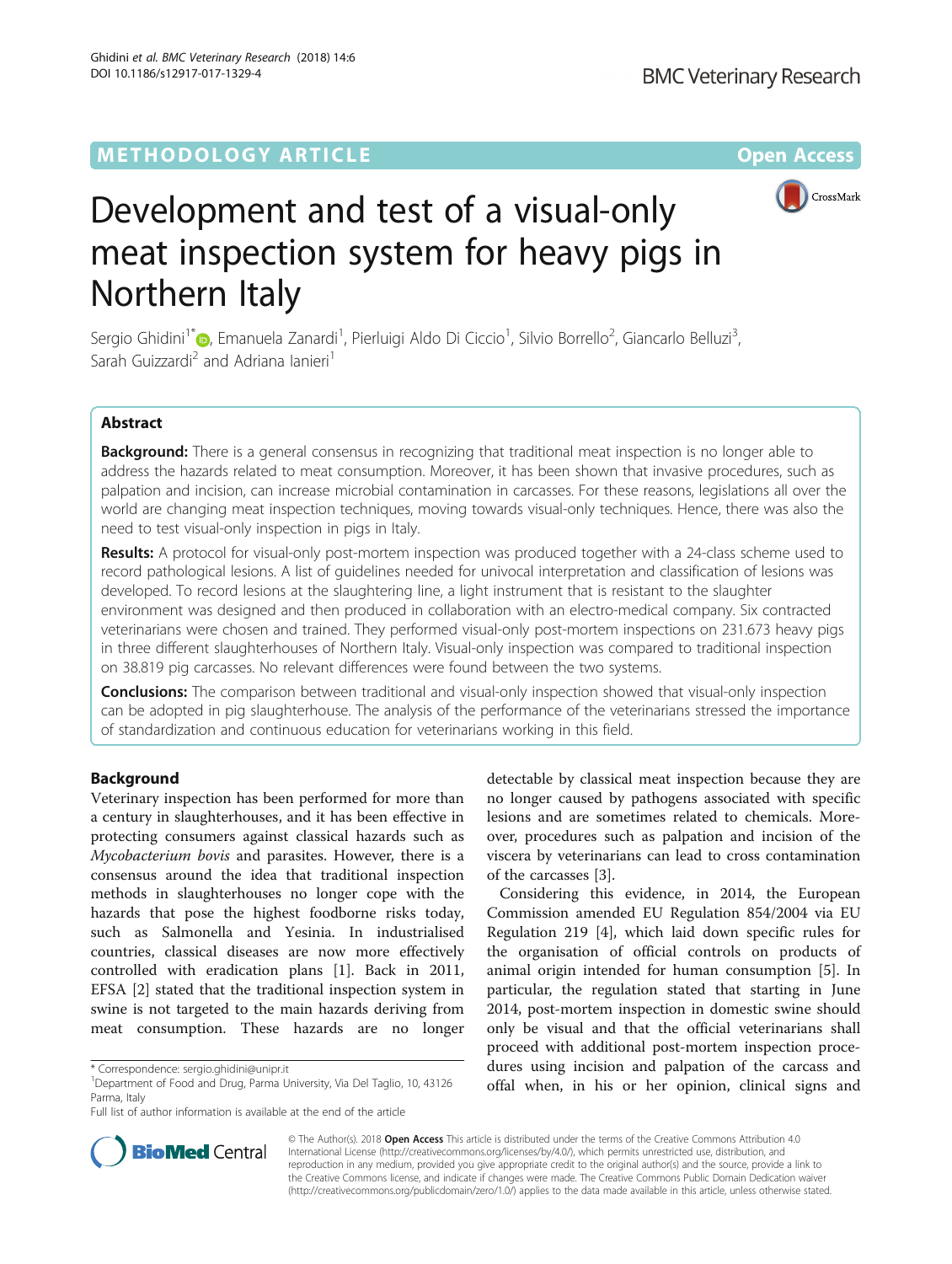lesions may indicate a possible risk to public health, animal health or animal welfare.

A classification of pig producers as a function of their risk level could help the official veterinarian choose the inspection method [[6\]](#page-9-0). Such a classification should be possible using the food chain information (FCI) module. However, FCI proved to be inefficient in providing such information [[7\]](#page-9-0). In fully integrated chains, it is certainly easier to get more information regarding the farm of origin. Such additional information can be useful for a classification of the farms based on risk.

In Italy, pork production shows a variety of organisational structures and farm size patterns. In 2012, the national pig population was approximately 8.600.000 animals (Eurostat). Southern Italy is characterized by a large number of small-scale farms and many low productivity slaughterhouses, producing a total of 5.700.000 carcasses per year (2012). The North of Italy, where approximately 9.300.000 carcasses are produced per year, is characterized by large-scale indoor intensive farms and high production slaughterhouses (up to 500 carcasses/h). A peculiar feature of swine production in the North of Italy is that there is a very high degree of integration between farmers and meat producers because the majority of swine production in this area processes Protected Designation of Origin products (PDOs). The animals, therefore, share the same genetics, breeding techniques, and feeding schemes, and they have to be born in the North of Italy. In addition, the weight and age of the animals are quite constant since they have to fulfil the requirements of the Parma Ham disciplinary of production. In fact, the animals have to be slaughtered at a minimum age of 9 months and usually weigh approximately 160 kg at the time of slaughtering, with a very small dispersion around the mean because there are economic penalties for lighter and heavier animals [[8](#page-9-0)].

Given this scenario, pig production in the North of Italy can be considered almost fully integrated. Therefore, the holdings in which pigs are raised in this area are fully controlled. When categorizing the holdings according to the risks they pose to public health, they fall into a low-risk class. For this reason, it was considered feasible to test visual-only inspection in this area.

In Italy, there are no data on possible applications of a visual-only inspection system in pigs. In addition, consistent data on post-mortem lesions for pigs at the slaughterhouse are lacking. There have been some local projects in Northern Italy, but the obtained data are not homogenous and comparable. Moreover, in their review, Stark el al. [[9\]](#page-9-0) highlighted "a substantial lack of suitable and accessible published data on the frequency of occurrence of many diseases and conditions affecting food animals in Europe." In this context, the Italian Ministry of Health, on behalf of the National Committee for Food Safety, financed a project to study new inspection systems for both the South and the North of Italy.

To fulfil the needs of the high productivity slaughterhouses of the North of Italy, which are characterized by a high working speed, a visual-only inspection system was designed. The system was then tested in three slaughterhouses in the North of Italy to obtain data on the prevalence of post-mortem lesions in pigs dedicated to the production of PDO products. The visual system was then compared to the "traditional" inspection using invasive procedures.

## Methods

## Study area and population

The Parma Ham Consortium of production limits the area of origin of the animals dedicated to Parma Ham production (and other PDO products) to the following regions: Emilia-Romagna, Veneto, Lombardy, Piedmont, Molise, Umbria, Tuscany, Marche, Abruzzo and Lazio [[8\]](#page-9-0). These regions represent the whole north and a large part of the centre of Italy. The pigs belong to the Large White, Landrace, Duroc breeds and their hybrids. They must be slaughtered at a minimum age of 9 months. At this age, they reach an average weight of 160 kg.

In 2013, 4199 farms in this area produced and then sent to slaughter 8.071.726 animals for transformation into PDO products. Pigs are usually sent to the slaughterhouses in batches of approximately 120 animals. The whole animals are slaughtered in 65 slaughterhouses. All the slaughterhouses have the possibility to buy animals from all the PDO regions mentioned above. Eighteen of these slaughterhouses, which are in only two regions (Emilia-Romagna and Lombardy), process 93% of all the animals [[10\]](#page-9-0). For logistical convenience, the present study was performed in 3 of the 18 slaughterhouses (2 in Lombardy and one in Emilia-Romagna) that share the same layout and slaughtering technique and that are very similar in size and processing speed.

#### Animal selection

Only heavy pigs following the Parma Ham disciplinary (therefore of national origin) were considered in this study. In the slaughterhouses, no further selection of the animals was performed so that all the animals of the Parma Ham area could have the same probability of being chosen for the study. To minimise the influence of the distance between the farm and the slaughterhouse, the sampling times were homogeneously distributed between the different working days of the week and the working hours of the day.

The study was designed to achieve relative standard errors of the prevalence of lesions lower than 1% for lesions with a prevalence higher than 5% and lower than 10% for lesions with a prevalence as low as 0.1%. Using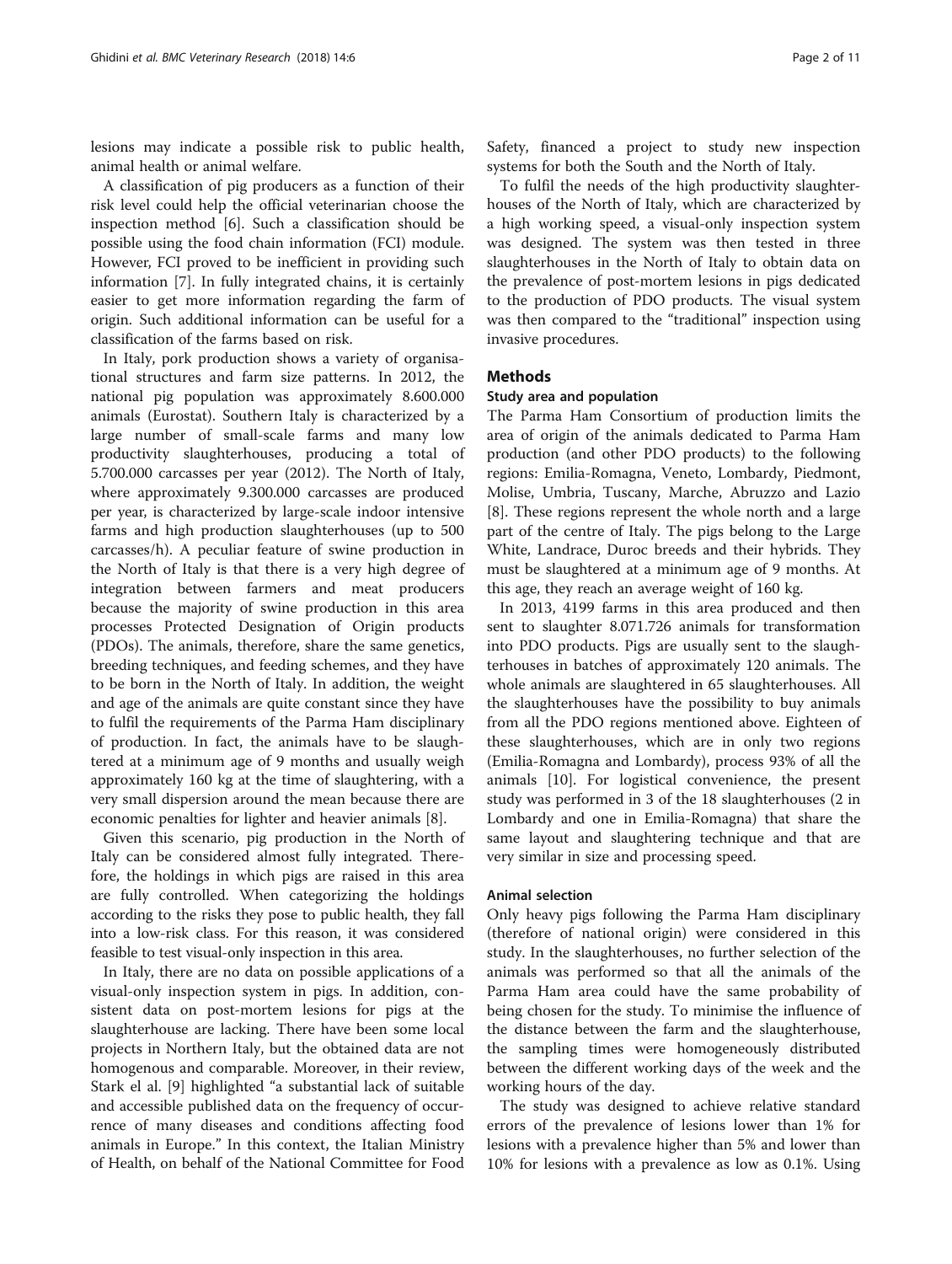FAO [\[11](#page-9-0)] formulae, we aimed to inspect 200.000 pig carcasses. The study lasted from January to August 2013.

#### Visual inspection protocol

A new protocol of visual-only inspection for pigs was developed based on EU Regulation 854/2004 because there were no visual-only inspection protocols at the time of this study. To give an operative tool to veterinarians, the anatomical structures to be inspected were rearranged into three main groups (carcass, red offal, green offal), which resembles the way organs are found at the end of a slaughtering line.

Together with the veterinary service in the Emilia-Romagna and Lombardy regions and the Italian Ministry of Health, a 24-class scheme (Table [1\)](#page-3-0) was developed. The scheme was designed to be easily adopted in high production slaughterhouses, shared at national level and comparable with schemes adopted by the Food Safety and Inspection Service in the USA [\[12\]](#page-9-0) and the Food Standard Agency in the UK [[13\]](#page-9-0). A list of guidelines needed for univocal interpretation and classification of lesions was developed (Table [1\)](#page-3-0).

#### Recording system

An electro-medical company (Omicron T S.R.L., Napoli, Italy) was commissioned to design a light tablet (Fig. [1](#page-4-0)). The tablet had to record lesions on the slaughtering line and be resistant to the slaughterhouse environment.

The instrument weights 420 g, and it is 24 cm wide, 25 cm height and 1 cm thick. It can be connected to a computer via a mini USB port, which is used for both data downloading and charging. On the front panel, it has 24 square buttons (2 cm on each side), representing the lesions in Table [1](#page-3-0). Two larger buttons (2 cm high and 4 cm wide) are used for normal animals and to record a change of batch. A vibration is emitted when a button is pushed. In case of a mistake or a change in diagnosis, the operator can change his decision within 2 s, after which the decision is automatically confirmed by a flashing LED light. The data of each working day are then saved in a file and transferred to the central unit, which handles the database.

## Software and data analysis

Software was developed with the help of Omicron T S.R.L., (Napoli, Italy). The software had to build a database, starting from the data recorded on the tablets, and then handle a database of at least 400.000 inspected carcasses. The database system used by this software is MySql Server (Oracle, CA). At present, this software is able to extract the data from the database by using five filters: date, type of farm, distance from slaughterhouse, breeding farm code and veterinarian. In the future, the software could be implemented with other filters if

necessary. The results of the queries were exported to MS Excel-compatible datasheets, and MS Excel was used for data elaboration. The mean data were compared using Student's t-test.

## Personnel

Six veterinarians experienced in meat inspection of pigs were contracted to perform visual-only post-mortem inspection in the slaughterhouses. First, they were trained to use the recording system and then to handle it in operating conditions. Before collecting the data, each veterinarian was trained in the slaughterhouse for a period of about one month (approximately 5000 carcasses). After this period, their results were analysed and they were given further training on the classification of lesions, following the previously developed guidelines. The veterinarians then inspected approximately 40,000 carcasses each to achieve the target of 200,000 carcasses that was previously set. The contracted veterinarians were regularly rotated between the three slaughterhouses.

## Place of work

The three slaughterhouses had a capacity varying from 380 to 450 carcasses per hour. In these slaughterhouses, the contracted veterinarians were placed before the official colleagues performing traditional inspections to prevent the contracted veterinarians from diagnosing lesions by relying on cuts made by the official colleagues. To minimise mutual influence, the contracted and official veterinarians were always the maximum possible distance apart in the slaughtering environment (never <5 m) .

## Visual-only vs. traditional inspection comparison

In the last period of the study, the developed recording system was also given to official veterinarians, and the data from visual-only (performed by the contracted veterinarians) and traditional inspections (performed by the official veterinarians) of the same pigs were compared on 38.919 pig carcasses. In this period, the work was conducted only in one slaughterhouse to minimise environmental effects. Furthermore, because a different tool to record lesions was already in use in the chosen slaughterhouse, the official veterinarians working there were already trained to perform post-mortem inspections while recording data on an electronic device.

The study was submitted to the Institutional Review Board of The University of Parma that gave a favourable opinion since compliant with ethical principles.

## Results

Overall, 231.673 carcasses were inspected by means of a visual-only post-mortem inspection. The carcasses composed 1.832 batches (mean of 126 animals/batch) and came from 323 different farms. A batch is defined as a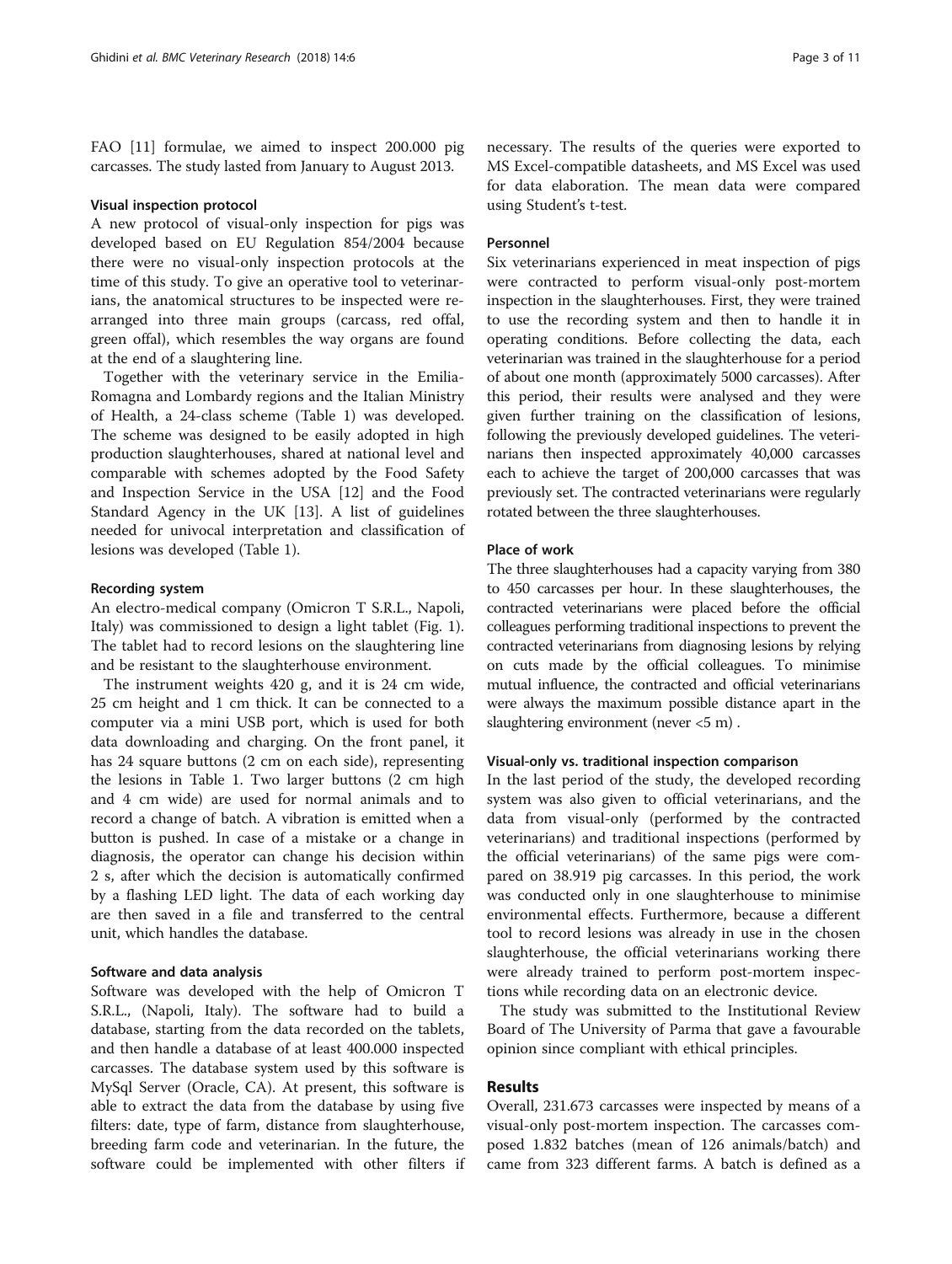| Respiratory                    | Pneumonia                                    | Detect both pneumonia and outcomes of pneumonia. Detect pneumonia when an entire<br>lobe is interested, or when not involving the entire lobe, it involves two contralateral<br>lobes. Always consider specific pneumonia. Consider lung abscesses (even one)<br>as pneumonia. |
|--------------------------------|----------------------------------------------|--------------------------------------------------------------------------------------------------------------------------------------------------------------------------------------------------------------------------------------------------------------------------------|
|                                | Pleuropneumonia                              | Is recognized when adhesions are present on the carcass. Is recognised when fibrin<br>is present on the visceral layer of the pleura.                                                                                                                                          |
| Digestive                      | <b>Hepatitis</b>                             | Hepatitis and outcomes of hepatitis. The presence of fibrin on the capsule should<br>not be classified as hepatitis (classified as peritonitis).                                                                                                                               |
|                                | Hepatosis/hepatic dystrophies                | Steatosis and necrosis are to be classified only in cases involving at least an entire<br>lobe or parts of several lobes.                                                                                                                                                      |
|                                | Peritonitis/perihepatitis                    |                                                                                                                                                                                                                                                                                |
|                                | Enteritis                                    | Haemorrhagic or necrotic. Thickening of the small intestine.                                                                                                                                                                                                                   |
| Reproductive-Urinary Nephritis |                                              | Nephritis and glomerulonephritis.                                                                                                                                                                                                                                              |
|                                | <b>Nephrosis</b>                             | Cystitis and hydronephrosis.                                                                                                                                                                                                                                                   |
|                                | Cryptorchidism                               |                                                                                                                                                                                                                                                                                |
| Cardio Circulatory             | Myocarditis                                  | Involvement of pericarditis. Do not classify degenerative processes in the absence of<br>inflammation as myocarditis.                                                                                                                                                          |
|                                | Pericarditis                                 |                                                                                                                                                                                                                                                                                |
| Integumentary                  | Dermatitis                                   | Recognized when there is a thickening of the skin. Detect when lesions exceed 50% of<br>the body surface and not when confined to the abdominal region and chest. Detect<br>carcasses massively affected by bites of ectoparasites as dermatitis.                              |
|                                | Erysipelas                                   | Detect whenever the typical skin lesions are encountered.                                                                                                                                                                                                                      |
| Locomotor                      | Arthritis                                    |                                                                                                                                                                                                                                                                                |
|                                | Muscle colour alteration (PSE/DFD) PSE / DFD |                                                                                                                                                                                                                                                                                |
|                                | Oedema/emaciation                            |                                                                                                                                                                                                                                                                                |
| Other (carcass)                | Jaundice                                     |                                                                                                                                                                                                                                                                                |
|                                | Abscesses                                    | Detect all abscesses that are not located in the lung or in the liver. Also detect<br>phlegmons as abscesses.                                                                                                                                                                  |
|                                | Neoplasms / tumours                          |                                                                                                                                                                                                                                                                                |
|                                | Biliary or faecal contamination              | Both faecal and bile contamination. In addition, the residual presence of parts of the<br>rectal mucosa is considered contamination.                                                                                                                                           |
|                                | Trauma                                       | Skin                                                                                                                                                                                                                                                                           |
|                                |                                              | Bruises and injuries due to mismanagement during loading / unloading<br>(bruises and haematomas). Wounds from intraspecific fights and numerous<br>injuries that get to in the derma, possibly infected.                                                                       |
|                                |                                              | Skeletal muscle                                                                                                                                                                                                                                                                |
|                                |                                              | Splay-leg animals (open). Do not report results of old injuries.                                                                                                                                                                                                               |
|                                | Lymphadenopathy                              | Mesenteric lymph nodes, lung, and generally an increase in the volume of lymph nodes<br>in the carcass.                                                                                                                                                                        |
|                                | Splenomegaly                                 | Detect when affecting more than 50% of the organ.                                                                                                                                                                                                                              |
|                                | Petechial haemorrhages                       |                                                                                                                                                                                                                                                                                |

<span id="page-3-0"></span>Table 1 Lesion classification and the quidelines adopted to record the data

Apparatus Lesion Lesion Guideline

group of animals from one farm delivered on one day, usually transported by a single truck. In Table [2](#page-5-0), the number and percentage of each lesion detected in each slaughterhouse and an estimate of the prevalence for each lesion. Table [3](#page-6-0) presents the results of the comparison between traditional and visual-only inspections. Table [4](#page-7-0) shows the total variability achieved and the variability within each lesion (standard deviation and variation coefficient).

## **Discussion**

The majority of lesions were at the respiratory level (Table [2\)](#page-5-0). In fact, more than 20% of the animals had pneumonia or pleuropneumonia. This result is not surprising because intensively bred, fat animals nine months in age were inspected. Furthermore, these data are consistent with those coming from international literature. For instance, in a review of post-mortem data in pig slaughterhouses of New Zealand from 2000 to 2010,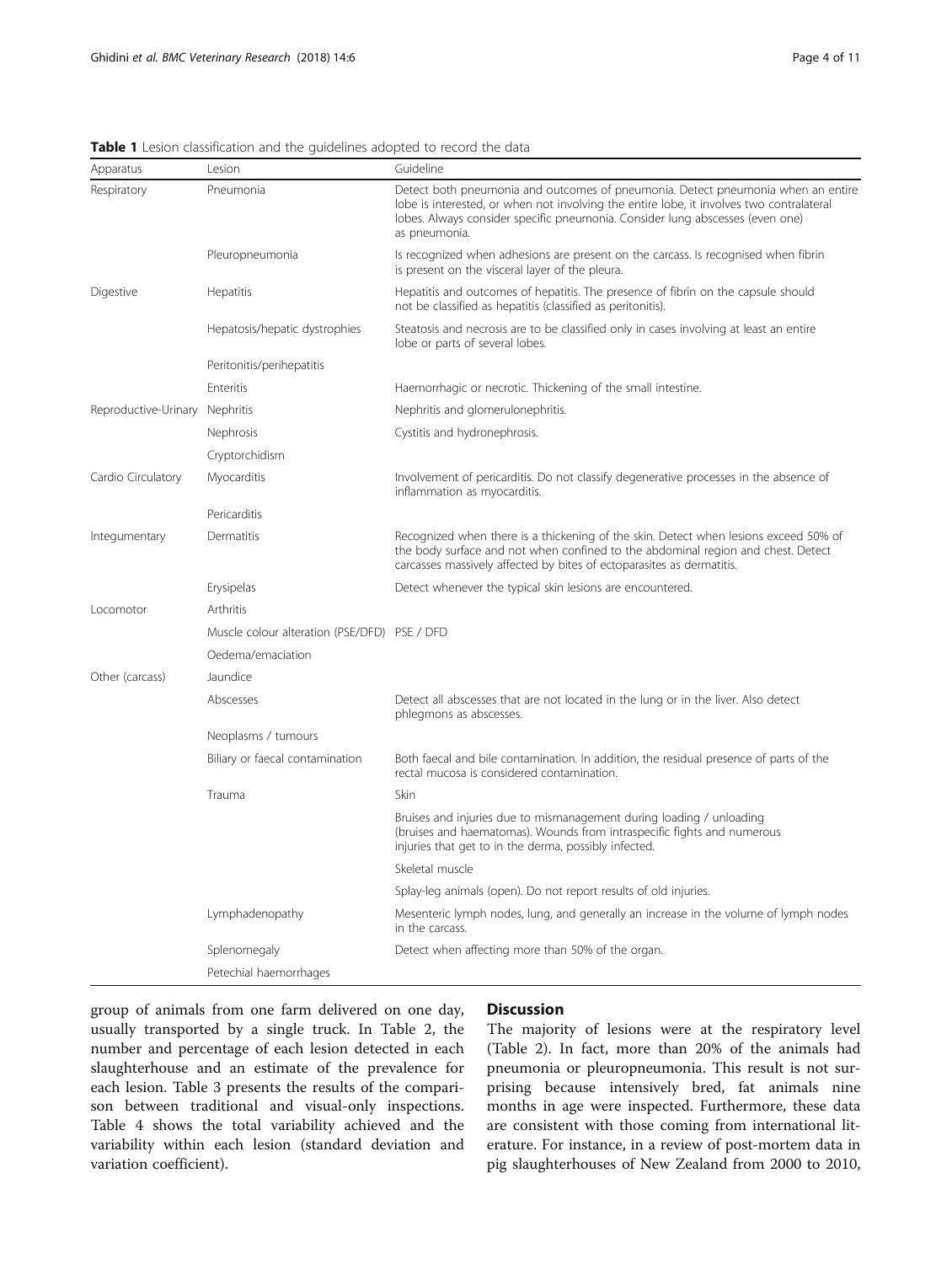<span id="page-4-0"></span>

Neumann et al. [[14](#page-9-0)] found a prevalence of pleurisy, pneumonia and pleuropneumonia of approximately 16%. This prevalence is slightly lower than the one found in the present study, which can be explained by the lower age and weight of their animals at the time of slaughter.

For heavy pigs from Northern Italy, Merialdi et al. [[15\]](#page-9-0), found a prevalence of respiratory lesions of up to 40%, which is even higher than the prevalence in the present study. However, the focus of this previous study was different, and the researchers probably included all minimal lung lesions. In the present study, pneumonia was considered only if the lesion (Table [1](#page-3-0)) intersected a whole lobe. They found a prevalence of milk spot lesions near 10%, while in the present study, the prevalence of hepatic lesions was 16%. Milk spot lesions composed the majority of hepatic lesions in the present study, but the fact that all hepatic lesions were not classified in more detail can explain the difference in results.

According to European Union Regulation (EC) No. 854/2004, erysipelas should be detected ante-mortem, and the slaughtering must be deferred. Nevertheless, erysipelas can be undiagnosed ante-mortem because the typical lesions become evident only after scalding and bristle removal. In this case, swine carcasses affected by erysipelas must either undergo skin removal or be destroyed depending on the disease stage. Occasional cases of erysipelas were recorded during post-mortem inspection, but the number was very low. In all of these cases, the carcasses were destroyed.

No large differences were detected between the three slaughterhouses. In particular, as could be expected due to the homogeneity of the animals, no relevant differences in lesions related to animal health were found. Only a relevant difference in biliary or faecal contamination was found. In particular, one slaughterhouse showed an prevalence of carcass contamination (3.6%) that was much higher than that of the other two slaughterhouses (2.2% and 2.5%). The slaughtering lines of the three plants did not have relevant technological differences. The two slaughterhouses with lower incidences had a visual inspection of carcasses for faecal or biliary contamination, defined as a critical control point in their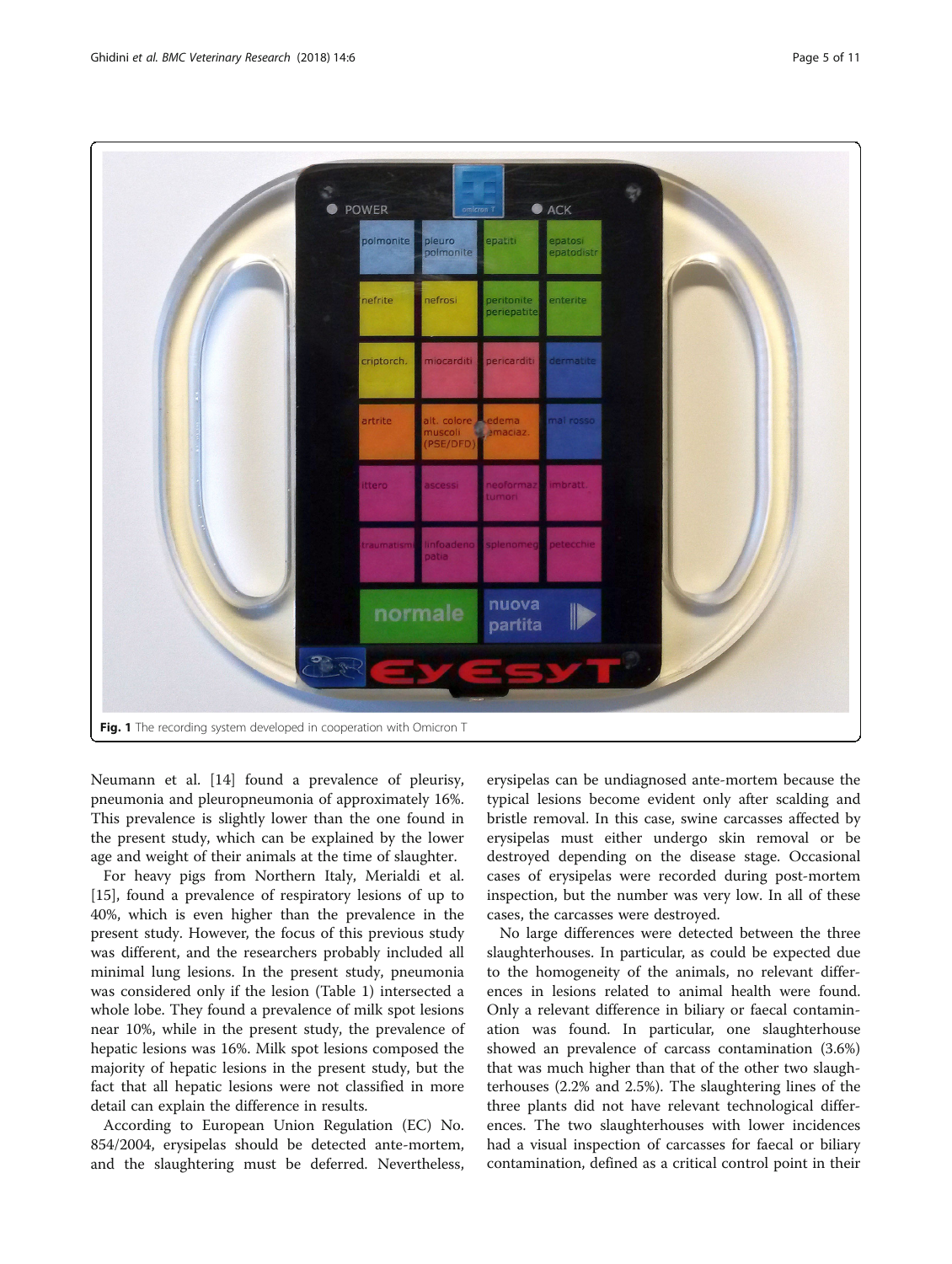|                                    | Slaughterhouse 1 |       | Slaughterhouse 2 |       | Slaughterhouse 3 |       | Tot.    |              |                |
|------------------------------------|------------------|-------|------------------|-------|------------------|-------|---------|--------------|----------------|
|                                    | number           | %     | number           | $\%$  | number           | $\%$  | number  | Prevalence % | standard error |
| Pneumonia                          | 5100             | 5.40  | 8840             | 8.99  | 1911             | 4.91  | 15,851  | 6.43         | 0.050          |
| Pleuropneumonia                    | 15,242           | 16.14 | 12,654           | 12.87 | 6756             | 17.35 | 34,652  | 15.46        | 0.074          |
| Hepatitis                          | 21,972           | 23.27 | 10,535           | 10.71 | 5594             | 14.37 | 38,101  | 16.12        | 0.075          |
| Hepatosis/hepato-dystrophies       | 625              | 0.66  | 3537             | 3.60  | 618              | 1.59  | 4780    | 1.95         | 0.028          |
| Peritonitis/perihepatitis          | 355              | 0.38  | 730              | 0.74  | 71               | 0.18  | 1156    | 0.43         | 0.013          |
| Enteritis                          | 206              | 0.22  | 514              | 0.52  | 137              | 0.35  | 857     | 0.36         | 0.012          |
| Nephritis                          | 234              | 0.25  | 261              | 0.27  | 113              | 0.29  | 608     | 0.27         | 0.011          |
| Nephrosis                          | 134              | 0.14  | 137              | 0.14  | 224              | 0.58  | 495     | 0.29         | 0.011          |
| Cryptorchidism                     | 139              | 0.15  | 140              | 0.14  | 115              | 0.30  | 394     | 0.20         | 0.009          |
| Myocarditis                        | 11               | 0.01  | 3                | 0.00  | $\overline{4}$   | 0.01  | 18      | 0.01         | 0.002          |
| Pericarditis                       | 3341             | 3.54  | 3345             | 3.40  | 1059             | 2.72  | 7745    | 3.22         | 0.036          |
| Dermatitis                         | 832              | 0.88  | 1120             | 1.14  | 858              | 2.20  | 2810    | 1.41         | 0.024          |
| Erysipelas                         | 29               | 0.03  | 115              | 0.12  | 291              | 0.75  | 435     | 0.30         | 0.011          |
| Arthritis                          | $\mathbf{0}$     | 0.00  | 8                | 0.01  | $\circ$          | 0.00  | 8       | 0.00         | 0.000          |
| Muscle colour alteration (PSE/DFD) | 7                | 0.01  | $\overline{2}$   | 0.00  | $\overline{4}$   | 0.01  | 13      | 0.01         | 0.002          |
| Oedema/emaciation                  | 22               | 0.02  | 12               | 0.01  | $\overline{4}$   | 0.01  | 38      | 0.02         | 0.003          |
| Jaundice                           | 79               | 0.08  | 11               | 0.01  | 9                | 0.02  | 99      | 0.04         | 0.004          |
| Abscesses                          | 571              | 0.60  | 865              | 0.88  | 422              | 1.08  | 1858    | 0.86         | 0.019          |
| Neoplasms / tumours                | 25               | 0.03  | $\overline{7}$   | 0.01  | 9                | 0.02  | 41      | 0.02         | 0.003          |
| Biliary or faecal contamination    | 2126             | 2.25  | 3582             | 3.64  | 956              | 2.46  | 6664    | 2.78         | 0.034          |
| Trauma                             | 405              | 0.43  | 1316             | 1.34  | 674              | 1.73  | 2395    | 1.17         | 0.022          |
| Lymphadenopathy                    | 138              | 0.15  | 47               | 0.05  | 25               | 0.06  | 210     | 0.09         | 0.006          |
| Splenomegaly                       | 254              | 0.27  | 173              | 0.18  | 176              | 0.45  | 603     | 0.30         | 0.011          |
| Petechial haemorrhages             | 24               | 0.03  | $\mathbf{1}$     | 0.00  | $\circledcirc$   | 0.00  | 25      | 0.01         | 0.002          |
| Tot.                               | 51,871           | 54.94 | 47,955           | 48.77 | 20,235           | 51.45 | 119,965 | 51.72        | 0.102          |
| Animals                            | 94,411           |       | 98,333           |       | 38,929           |       | 231,590 |              |                |

<span id="page-5-0"></span>Table 2 Number and percentage of each lesion detected during the work in the three slaughterhouses and an estimate of the prevalence of each lesion

self-control plan, while the third slaughterhouse did not. This difference probably resulted in the operators paying greater attention during the evisceration phases.

No differences in trauma lesions were found between the slaughterhouses. The relatively low number of cases (2395, 1.03%) shows that the operators pay attention to animal welfare and handling during transportation and ante-mortem care.

Overall, the kidney conditions of the animals were good, and nephritis or nephrosis lesions were detected in less than 0.3% of the cases.

Dermatitis lesions were found in approximately 1.4% of cases. This figure is much lower than the data recorded by Neuman et al. [\[14\]](#page-9-0), who found mange lesions in 3.6% of the animals. Still, the data can be considered comparable because dermatitis in the present study was recorded only when the lesion involved more than 50% of the whole skin surface (Table [1](#page-3-0)).

Regarding peritonitis/perihepatitis, enteritis, cryptorchidism, pericarditis, abscesses and splenomegaly, it is almost impossible to compare these data with international literature since these data are scarce.

Myocarditis, arthritis, muscle colour alteration, oedema/ emaciation, jaundice, neoplasms/tumours, lymphadenopathy and petechial haemorrhages cannot be considered since their prevalence was lower than 0.1%, and at this level, the relative standard error of the estimate is too high to make reliable conclusions.

## Visual vs. traditional inspections

As a whole, the visual-only inspection showed greater efficiency than the traditional inspection in detecting lesions (Table [3\)](#page-6-0). In fact, the visual-only inspection detected lesions in 52% of the animals, while the traditional inspection detected lesions in only 42% of the animals. There was a large difference in the sensitivity in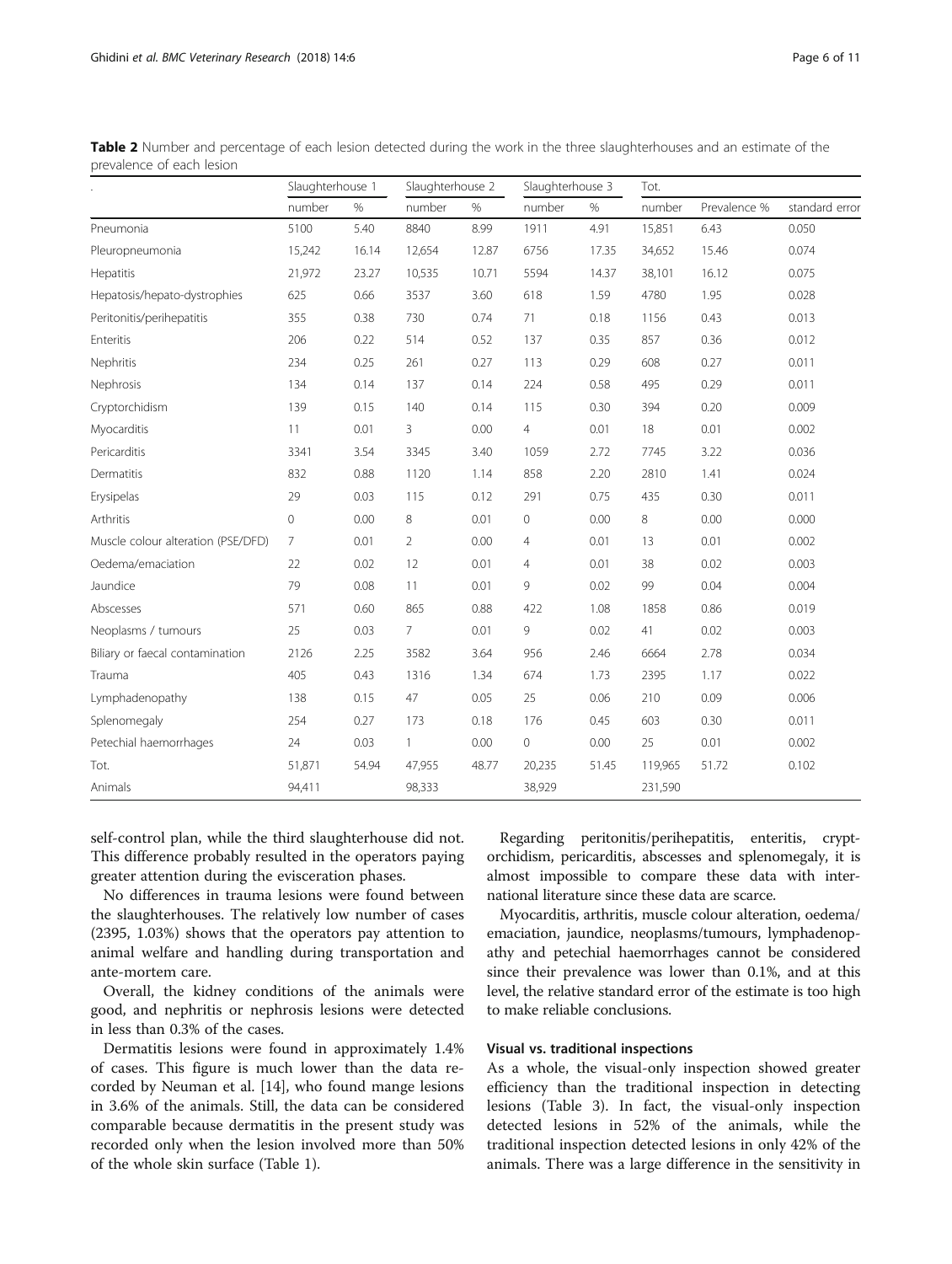<span id="page-6-0"></span>Table 3 Results of the comparison between traditional and visual-only inspections

|                                    | Traditional  | $\%$  | Visual-only    | $\%$  | $\delta$ % over traditional | Relative $\delta$ % over traditiona |
|------------------------------------|--------------|-------|----------------|-------|-----------------------------|-------------------------------------|
| Pneumonia                          | 2709         | 6.96  | 1911           | 4.91  | $-2.05$                     | $-29.5$                             |
| Pleuropneumonia                    | 4150         | 10.66 | 6756           | 17.35 | 6.69                        | 62.8                                |
| Total respiratory                  | 6859         | 17.62 | 8667           | 22.26 | 4.64                        |                                     |
| Hepatitis                          | 6566         | 16.87 | 5594           | 14.37 | $-2.50$                     | $-14.8$                             |
| Hepatosis/hepato-dystrophies       | 1            | 0.00  | 618            | 1.59  | 1.58                        | 61,700                              |
| Peritonitis/perihepatitis          | 66           | 0.17  | 71             | 0.18  | 0.01                        | 7.58                                |
| Enteritis                          | 38           | 0.10  | 137            | 0.35  | 0.25                        | 261                                 |
| Total digestive                    | 6671         | 17.14 | 6420           | 16.49 | $-0.65$                     |                                     |
| Nephritis                          | 35           | 0.09  | 113            | 0.29  | 0.20                        | 223                                 |
| Nephrosis                          | 163          | 0.42  | 224            | 0.58  | 0.16                        | 37.4                                |
| Cryptorchidism                     | 40           | 0.10  | 115            | 0.30  | 0.19                        | 188                                 |
| Total reproductive-urinary         | 238          | 0.61  | 452            | 1.16  | 0.55                        |                                     |
| Myocarditis                        | $\mathbf{1}$ | 0.00  | $\overline{4}$ | 0.01  | 0.01                        | 300                                 |
| Pericarditis                       | 575          | 1.48  | 1059           | 2.72  | 1.24                        | 84.2                                |
| Total cardio-circulatory           | 576          | 1.48  | 1063           | 2.73  | 1.25                        |                                     |
| Dermatitis                         | 520          | 1.34  | 858            | 2.20  | 0.87                        | 65.0                                |
| Erysipelas                         | 148          | 0.38  | 291            | 0.75  | 0.37                        | 96.6                                |
| Total tegumentary                  | 668          | 1.72  | 1149           | 2.95  | 1.24                        |                                     |
| Arthritis                          | $\mathbf 0$  | 0.00  | 0              | 0.00  | 0.00                        |                                     |
| Muscle colour alteration (PSE/DFD) | $\circ$      | 0.00  | $\overline{4}$ | 0.01  | 0.01                        |                                     |
| Oedema/emaciation                  | 3            | 0.01  | $\overline{4}$ | 0.01  | 0.00                        | 33.3                                |
| Total locomotor                    | 3            | 0.01  | 8              | 0.02  | 0.01                        |                                     |
| Jaundice                           | 4            | 0.01  | 9              | 0.02  | 0.01                        | 125                                 |
| Abscesses                          | 454          | 1.17  | 422            | 1.08  | $-0.08$                     | $-7.05$                             |
| Neoplasms / tumours                | 3            | 0.01  | 9              | 0.02  | 0.02                        | 200                                 |
| Biliary or faecal contamination    | 685          | 1.76  | 1161           | 2.98  | 1.22                        | 69.5                                |
| Trauma                             | 103          | 0.26  | 674            | 1.73  | 1.47                        | 554                                 |
| Lymphadenopathy                    | 6            | 0.02  | 25             | 0.06  | 0.05                        | 317                                 |
| Splenomegaly                       | 111          | 0.29  | 176            | 0.45  | 0.17                        | 58.6                                |
| Petechial haemorrhages             | $\mathbf{1}$ | 0.00  | 0              | 0.00  | 0.00                        | $-100$                              |
| Total other                        | 1367         | 3.51  | 2476           | 6.36  | 2.85                        |                                     |
| Tot lesions                        | 16,382       |       | 20,235         |       |                             |                                     |
| Tot Animals                        | 38,929       |       | 38,929         |       |                             |                                     |
| % lesions                          | 42.09        |       | 51.98          |       |                             |                                     |

pneumonia and pleuropneumonia detection probably because official veterinarians performing traditional inspections did not undergo training for lesion classification before the trial. As a matter of fact, if we consider respiratory lesions (pneumonia and pleuropneumonia) together, the difference is much lower and not statistically relevant. In synthesis, comparable numbers of respiratory diseases were detected by both systems, but the lesion classifications were different.

In addition, the difference in hepatitis detection ability was not statistically relevant, but it is not surprising that traditional liver palpation leads to more sensitivity in this area.

As a whole, almost the same sensitivity was noticed in detecting lesions in red and green offal, while visualonly inspection showed greater sensitivity in detecting lesions on the carcass. The slaughtering line was working at 380 pigs per hour, meaning that there was less than 10 s to perform a whole post-mortem inspection. If the veterinarian had to perform invasive actions, the time available for looking at the whole carcass was probably too short.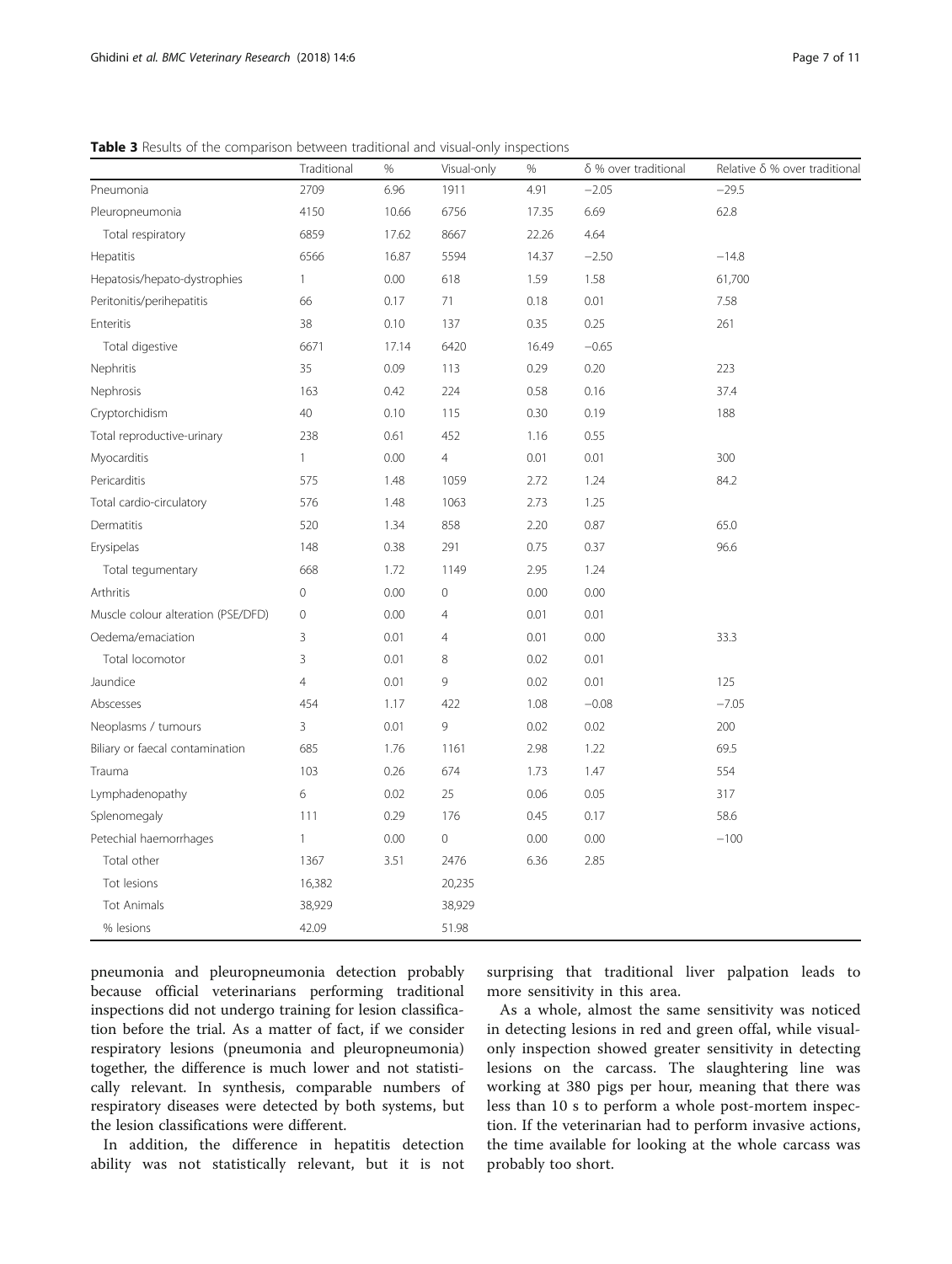<span id="page-7-0"></span>

| Table 4 Means, standard deviations and percent variation coefficients of lesion detection achieved by contracted veterinarians in |  |
|-----------------------------------------------------------------------------------------------------------------------------------|--|
| the preliminary phase, when they inspected 5000 carcass each (not included in the global database), and the comparison period at  |  |
| the end of the study, after the guidelines were applied                                                                           |  |

|                                    | Preliminary period |          |        | Final period |          |        |                                 |  |
|------------------------------------|--------------------|----------|--------|--------------|----------|--------|---------------------------------|--|
|                                    | mean               | st. dev. | V. C.  | mean         | st. dev. | V. C.  | $\Delta$ v.c.<br>after training |  |
| Pneumonia                          | 8.58               | 8.88     | 103.52 | 4.69         | 3.83     | 81.66  | $-21.85$                        |  |
| Pleuropneumonia                    | 10.86              | 7.21     | 66.39  | 17.29        | 1.78     | 10.31  | $-56.08$                        |  |
| Hepatitis                          | 17.00              | 9.10     | 53.54  | 14.56        | 2.81     | 19.26  | $-34.28$                        |  |
| Hepatosis/hepato-dystrophies       | 1.72               | 2.61     | 151.90 | 1.36         | 2.17     | 159.73 | 7.83                            |  |
| Peritonitis/perihepatitis          | 0.55               | 0.54     | 97.81  | 0.20         | 0.17     | 83.45  | $-14.36$                        |  |
| Enteritis                          | 0.30               | 0.27     | 90.53  | 0.38         | 0.22     | 59.68  | $-30.84$                        |  |
| Nephritis                          | 0.18               | 0.07     | 40.29  | 0.26         | 0.15     | 59.44  | 19.14                           |  |
| Nephrosis                          | 0.16               | 0.16     | 97.47  | 0.55         | 0.25     | 45.50  | $-51.98$                        |  |
| Cryptorchidism                     | 0.14               | 0.03     | 24.34  | 0.30         | 0.06     | 20.80  | $-3.55$                         |  |
| Myocarditis                        | 0.02               | 0.02     | 150.55 | 0.01         | 0.02     | 113.93 | $-36.62$                        |  |
| Pericarditis                       | 2.96               | 1.02     | 34.43  | 2.71         | 0.50     | 18.61  | $-15.82$                        |  |
| Dermatitis                         | 0.96               | 0.67     | 69.44  | 1.97         | 1.11     | 56.40  | $-13.04$                        |  |
| Erysipelas                         | 0.06               | 0.09     | 154.20 | 0.71         | 0.68     | 96.10  | $-58.10$                        |  |
| Arthritis                          | 0.01               | 0.01     | 167.33 | 0.00         | 0.00     | 0.00   | $-167.33$                       |  |
| Muscle colour alteration (PSE/DFD) | 0.00               | 0.01     | 154.92 | 0.01         | 0.01     | 115.72 | $-39.20$                        |  |
| Oedema/emaciation                  | 0.02               | 0.02     | 89.57  | 0.01         | 0.01     | 120.94 | 31.36                           |  |
| Jaundice                           | 0.04               | 0.03     | 88.06  | 0.03         | 0.03     | 96.50  | 8.44                            |  |
| Abscesses                          | 0.74               | 0.28     | 38.07  | 1.09         | 0.35     | 31.87  | $-6.20$                         |  |
| Neoplasms / tumours                | 0.01               | 0.01     | 77.46  | 0.04         | 0.08     | 200.00 | 122.54                          |  |
| Biliary or faecal contamination    | 2.44               | 0.90     | 36.85  | 3.10         | 0.88     | 28.44  | $-8.41$                         |  |
| Trauma                             | 0.56               | 0.71     | 125.58 | 1.58         | 1.13     | 71.25  | $-54.33$                        |  |
| Lymphadenopathy                    | 0.14               | 0.19     | 143.46 | 0.06         | 0.04     | 62.70  | $-80.77$                        |  |
| Splenomegaly                       | 0.24               | 0.19     | 82.18  | 0.46         | 0.24     | 50.97  | $-31.21$                        |  |
| Petechial haemorrhages             | 0.02               | 0.02     | 150.55 | 0.00         | 0.00     | 0.00   | $-150.55$                       |  |
| Total                              | 47.66              | 19.02    | 39.91  | 51.37        | 5.51     | 10.73  | $-29.19$                        |  |

The analytical results agree with an assessment of risk associated with changes in meat inspections conducted by the Danish Agriculture and Food Council in 2014 [[16\]](#page-9-0), which found higher sensitivity for visual inspections than traditional inspections. Hill in 2013 [\[17](#page-9-0)], Mousing in 1997 [[18\]](#page-10-0) and Blagojevich in 2015 [\[19](#page-10-0)] also stressed that switching to visual inspection in pigs does not imply an increase in risk, even if the pigs are raised outdoors. Figure 2 graphically represents the differences between the two inspection systems.

## Pre- and post-training evaluation of veterinarians

To conduct this analysis, it was postulated that on a very large number of inspected animals, each operator should obtain the same mean data. This approach was only possible in field conditions. In such a scenario, the deviation from the median is a good parameter to define how good the inspector is compared to other colleagues. Obviously, such a system is most reliable and meaningful for the

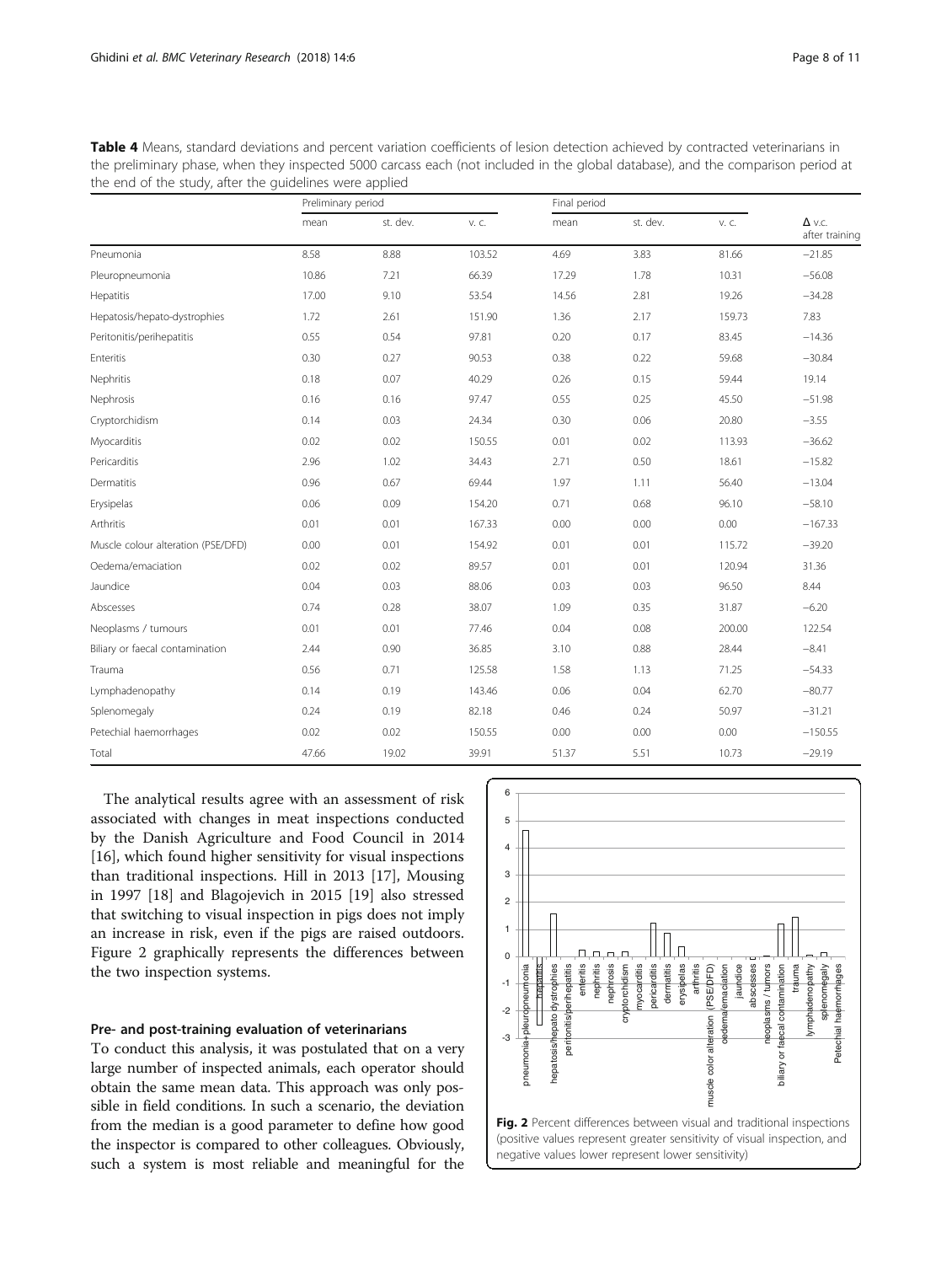most common lesions, and it is not reliable for more "exotic" lesions.

After setting guidelines and training, a generally low variation was achieved at the end of the study period, as shown by a decrease in the variation coefficient of almost every lesion category (Table [4\)](#page-7-0). The decrease was present in common lesions and in the total number of lesions, showing that training is crucial to obtain homogenous judgements by veterinarians. This approach was not successful for detecting and classifying every lesion (e.g., hepatosis and nephritis), but one of the functions of such an instrument is the ability to address future training actions.

## Official vs. contracted veterinarians

The same principle used for evaluating pre- and posttraining performance was adopted to compare the performance of official and contracted veterinarians. Following this

principle, the official veterinarians that inspected a low number of animals were excluded from this analysis. The classification and recording of lesions can be extremely useful because these data can be used for epidemiological purposes, for farming suggestions and even for farm classification. However, such a system can be effective only if the inspector's judgements are repeatable and reliable. As much as possible, the inspections have to be independent of the individuals conducting the inspections. Moreover, these judgements have extremely important economic relevance since different condemnation rates of single organs or whole carcasses imply different costs both for slaughterers and for famers.

From the data in Table 5, it is clear that the trained contracted veterinarians achieved a globally lower variability than the official colleagues. The fact that the official veterinarians were not trained to apply the guidelines can easily explain the difference. The data

Table 5 Means, standard deviations and percent variation coefficients of lesion detection achieved by the official veterinarians performing traditional inspection and by the contracted veterinaries performing visual-only inspection in the comparison period

|                                    |       | Official veterinarians |        | Contracted veterinarians |          |        |                 |
|------------------------------------|-------|------------------------|--------|--------------------------|----------|--------|-----------------|
|                                    | mean  | st. dev.               | V. C.  | mean                     | st. dev. | V. C.  | δ over official |
| Pneumonia                          | 5.82  | 4.39                   | 75.57  | 4.69                     | 3.83     | 81.66  | 6.09            |
| Pleuropneumonia                    | 10.70 | 2.86                   | 26.76  | 17.29                    | 1.78     | 10.31  | $-16.45$        |
| Hepatitis                          | 14.96 | 8.80                   | 58.83  | 14.56                    | 2.81     | 19.26  | $-39.56$        |
| Hepatosis/hepato-dystrophies       | 0.00  | 0.00                   | 300.00 | 1.36                     | 2.17     | 159.73 | $-140.27$       |
| Peritonitis/perihepatitis          | 0.11  | 0.26                   | 239.75 | 0.20                     | 0.17     | 83.45  | $-156.30$       |
| Enteritis                          | 0.04  | 0.07                   | 181.11 | 0.38                     | 0.22     | 59.68  | $-121.43$       |
| Nephritis                          | 0.05  | 0.06                   | 123.58 | 0.26                     | 0.15     | 59.44  | $-64.15$        |
| Nephrosis                          | 0.21  | 0.32                   | 152.40 | 0.55                     | 0.25     | 45.50  | $-106.91$       |
| Cryptorchidism                     | 0.06  | 0.09                   | 161.92 | 0.30                     | 0.06     | 20.80  | $-141.13$       |
| Myocarditis                        | 0.00  | 0.00                   | 300.00 | 0.01                     | 0.02     | 113.93 | $-186.07$       |
| Pericarditis                       | 1.81  | 1.20                   | 66.13  | 2.71                     | 0.50     | 18.61  | $-47.52$        |
| Dermatitis                         | 0.80  | 1.65                   | 205.77 | 1.97                     | 1.11     | 56.40  | $-149.37$       |
| Erysipelas                         | 0.39  | 0.32                   | 82.58  | 0.71                     | 0.68     | 96.10  | 13.52           |
| Arthritis                          | 0.00  | 0.00                   | 0.00   | 0.00                     | 0.00     | 0.00   | 0.00            |
| Muscle colour alteration (PSE/DFD) | 0.00  | 0.00                   | 0.00   | 0.01                     | 0.01     | 115.72 | 115.72          |
| Oedema/emaciation                  | 0.01  | 0.01                   | 217.58 | 0.01                     | 0.01     | 120.94 | $-96.64$        |
| Jaundice                           | 0.01  | 0.01                   | 198.29 | 0.03                     | 0.03     | 96.50  | $-101.79$       |
| Abscesses                          | 0.97  | 0.55                   | 56.44  | 1.09                     | 0.35     | 31.87  | $-24.57$        |
| Neoplasms / tumours                | 0.02  | 0.05                   | 254.11 | 0.04                     | 0.08     | 200.00 | $-54.11$        |
| Biliary or faecal contamination    | 1.96  | 0.64                   | 32.94  | 3.10                     | 0.88     | 28.44  | $-4.50$         |
| Trauma                             | 0.10  | 0.21                   | 205.51 | 1.58                     | 1.13     | 71.25  | $-134.26$       |
| Lymphadenopathy                    | 0.01  | 0.02                   | 198.62 | 0.06                     | 0.04     | 62.70  | $-135.92$       |
| Splenomegaly                       | 0.14  | 0.19                   | 135.20 | 0.46                     | 0.24     | 50.97  | $-84.24$        |
| Petechial haemorrhages             | 0.00  | 0.00                   | 300.00 | 0.00                     | 0.00     | 0.00   | $-300.00$       |
| Total                              | 38.15 | 16.30                  | 42.71  | 51.37                    | 5.51     | 10.73  | $-31.98$        |

Nine official veterinarians conducted inspections during the study, but two of these veterinarians were excluded in this evaluation since they inspected less than 1000 carcasses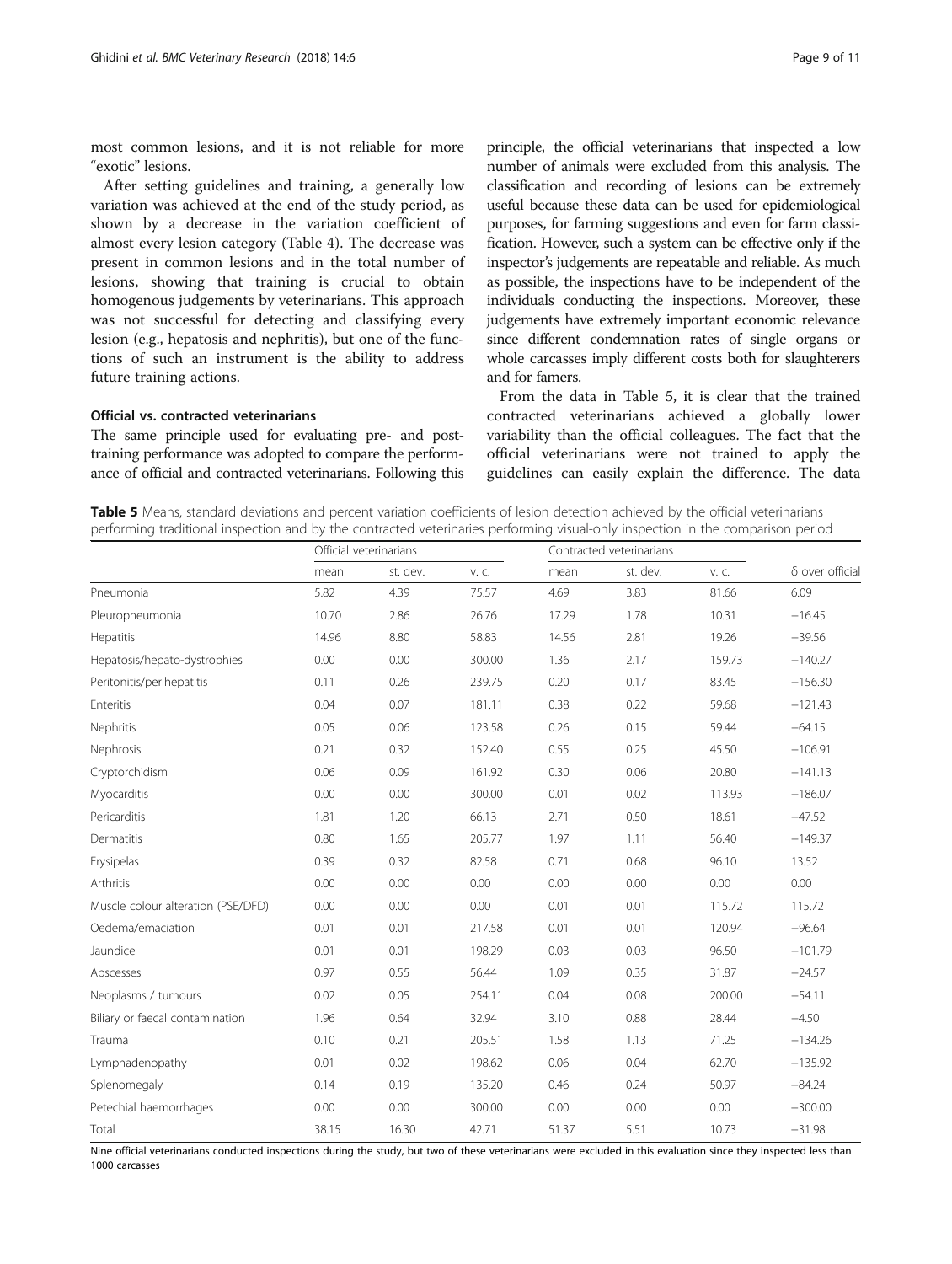<span id="page-9-0"></span>demonstrate that it is essential to reach a high level of standardisation, which can be achieved only through the adoption of strict operative guidelines and training veterinarians to adopt and follow these guidelines. The training should be aimed towards reaching a lower variability in judgement by understanding and following the guidelines.

## Conclusions

The data derived from local projects on post-mortem lesions in slaughterhouses in Northern Italy were not homogenous and comparable.

For the first time, a classification of lesions was developed and shared with the Ministry of Health and the two most productive regions in the swine sector. Moreover, a relevant dataset of these lesions and instruments able to further expand this database were built.

In industrial high-speed slaughtering lines of pigs, visual inspection was shown to be comparable to traditional inspection and was even more sensitive for some lesions.

Post-mortem inspection is a human judgement and is therefore prone to large error. To minimize error and to achieve a high level of standardization, it is necessary to develop operative guidelines. In addition, training the operators involved is crucial for obtaining consistent data. Only with reliable data can post-mortem inspection reports be used for several purposes, such as epidemiological studies or the classification of farms based on risk. It is therefore important to have the same classification and guidelines, and the veterinarians involved in meat inspection should undergo continuous education.

#### Acknowledgements

The authors want to acknowledge the veterinary services of the Emilia Romagna and Lombardy regions and all the slaughterhouse personnel who were involved in the project.

#### Funding

The project was financed by the Italian Ministry of Health.

## Availability of data and materials

The datasets analysed during the current study are not publicly available because they contain private information that cannot be disclosed without individual agreement of each of the three slaughterhouses enrolled in the project.

#### Authors' contributions

SG, EZ, PADC and AI designed the study, followed the work and analysed the data. SB, GB and SG contributed to the study design and its implementation in the field scenario. All authors read and approved the final manuscript.

## Ethics approval and consent to participate

The study was submitted to the Institutional Review Board of The University of Parma ([http://mc.unipr.it/it/servizi/irb\)](http://mc.unipr.it/it/servizi/irb) that gave a favourable opinion since compliant with ethical principles.

The consent to conduct the present study was directly obtained from the directors of the three slaughterhouses. A personal consent was obtained from any participant to the study.

## Consent for publication

Not applicable

#### Competing interests

The authors declare that they have no competing interests.

#### Author details

<sup>1</sup>Department of Food and Drug, Parma University, Via Del Taglio, 10, 43126 Parma, Italy. <sup>2</sup>Italian Ministry of Health, Via Giorgio Ribotta, 5, 00144 Rome, Italy. <sup>3</sup>Italian Ministry of Health, Viale Tanara 31/A, 43100 Parma (PR), Italy.

#### Received: 24 February 2016 Accepted: 18 December 2017 Published online: 05 January 2018

#### References

- 1. Huey R. Toroughly modern meat inspection. Vet Rec. 2014;170(3):68–70.
- 2. EFSA. Scientific opinion on the public health hazards to be covered by inspection of meat (swine). EFSA J. 2011;9(10):2351. [198 pp.]
- 3. Buncic S, Nychas GJ, Lee Michael RF, Koutsoumanis K, Hebraud M, Desvaux M, Chorianopoulos N, Bolton D, Blagojevic B, Antic D. Microbial pathogen control in the beef chain: recent research advances. Meat Sci. 2014;97(3):288–97.
- 4. Commission Regulation (EU) No 219/2014 amending Annex I to Regulation (EC) No 854/2004 of the European Parliament and of the Council as regards the specific requirements for post-mortem inspection of domestic swine. Official Journal of the European Union. L 69/99. 206. 08 March 2014;
- 5. Regulation (EC) No. 854/2004. Official Journal of the European Union. L155. 206. 29 April 2004;
- 6. Heinonen M, Grohn YT, Saloniemi H, Eskola E, Tuovinen V. K. The effects of health classification and housing and management of feeder pigs on performance and meat inspection findings of all-in-all-out swine-finishing herds. Prev Vet Med. 2001;49(1–2):41–54.
- 7. Felin E, Jukola E, Raulo S, Heinonen J, Fredriksson-Ahomaa M. Current food chain information provides insufficient information for modern meat inspection of pigs. Prev Vet Med. 2016;127:113–20.
- 8. Prosciutto di Parma. Disciplinary of Production. 2015. Available at [http://](http://www.prosciuttodiparma.com/pdf/it_IT/disciplinare.28.11.2013.it.pdf) [www.prosciuttodiparma.com/pdf/it\\_IT/disciplinare.28.11.2013.it.pdf](http://www.prosciuttodiparma.com/pdf/it_IT/disciplinare.28.11.2013.it.pdf). Accessed 7 June 2015.
- 9. Stärk KDC, Alonso S, Dadios N, Dupuy C, Ellerbroek L, Georgiev M, Hardstaff J, Huneau-Salaün A, Laugier C, Mateus A, Nigsch A, Afonso A, Lindberg A. Strengths and weaknesses of meat inspection as a contribution to animal health and welfare surveillance. Food Control. 2014;39:154–62.
- 10. Istituto Parma Qualità. Rapporto sull'attività dei servizi coordinati di controllonell'anno 2013. 2014. Available at http://www.google.it/url?sa= t&rct=j&q=&esrc=s&source=web&cd=8&ved=0CEYQFjAHahUKEwjjnq\_ nj5bGAhUKXBQKHX0IAHg&url=http%3A%2F%2Fineqweb.it%2Findex. php%2Ffiles%2F7dcee9883e139530df552ecdb3da8e948927fc1b. pdf%3Faction%3Ddownload&ei=uBaBVePiCoq4Uf2QgMAH&usg= AFQjCNFOijufCr\_9C9ZZ1-3zfONrRpOFwg&sig2=lRajHTlzlIxPfzi5yrPPVQ&bvm= bv.96041959.d.d24&cad=rja. Accessed 5 June 2015.
- 11. FAO. The Epidemiological Approach to Investigate Disease Problems. 2013. Available at [http://www.fao.org/wairdocs/ilri/x5436e/x5436e06.htm#4.](http://www.fao.org/wairdocs/ilri/x5436e/x5436e06.htm#4.4%20sample%20sizes) [4%20sample%20sizes](http://www.fao.org/wairdocs/ilri/x5436e/x5436e06.htm#4.4%20sample%20sizes). Accessed on November 2012;
- 12. Food Safety and Inspection Service. FSIS Directive 6100.2 17/09/2007. 2007. Available at [http://www.fsis.usda.gov/OPPDE/rdad/FSISDirectives/6100.2.pdf;](http://www.fsis.usda.gov/OPPDE/rdad/FSISDirectives/6100.2.pdf)
- 13. Food Standard Agency. Trial of visual inspection of fattening pigs from noncontrolled housing conditions. 2013. Available at [https://www.food.gov.uk/](https://www.food.gov.uk/science/research/choiceandstandardsresearch/meatcontrolsprojects/fs145003/%23.UqhAieKmYxA) [science/research/choiceandstandardsresearch/meatcontrolsprojects/](https://www.food.gov.uk/science/research/choiceandstandardsresearch/meatcontrolsprojects/fs145003/%23.UqhAieKmYxA) [fs145003/#.UqhAieKmYxA](https://www.food.gov.uk/science/research/choiceandstandardsresearch/meatcontrolsprojects/fs145003/%23.UqhAieKmYxA)
- 14. Neumann EJ, Hall WF, Stevenson MA, Morris RS, Ling Min Than J. Descriptive and temporal analysis of post-mortem lesions recorded in slaughtered pigs in New Zealand from 2000 to 2010. N Z Vet J. 2014; 62(3):110–6.
- 15. Merialdi G, Dottori M, Bonilauri P, Luppi A, Gozio S, Pozzi P, Spaggiari B, Martelli P. Survey of pleuritis and pulmonary lesions in pigs at abattoir with a focus on the extent of the condition and herd risk factors. Vet J. 2012;193:234–9.
- 16. Danish Agriculture and Food Council. Assessment of risk associated with a change in meat inspection, 2014. Available at [http://lf.dk/Aktuelt/](http://lf.dk/Aktuelt/Publikationer/Svinekod.aspx) [Publikationer/Svinekod.aspx#.](http://lf.dk/Aktuelt/Publikationer/Svinekod.aspx) Accessed on November 2015;
- 17. Hill A, Adam Brouwer A, Donaldson N, Lambton S, Buncic S, Griffiths I. A risk and benefit assessment for visual-only meat inspection of indoor and outdoor pigs in the United Kingdom. Food Control. 2013;30:255–64.